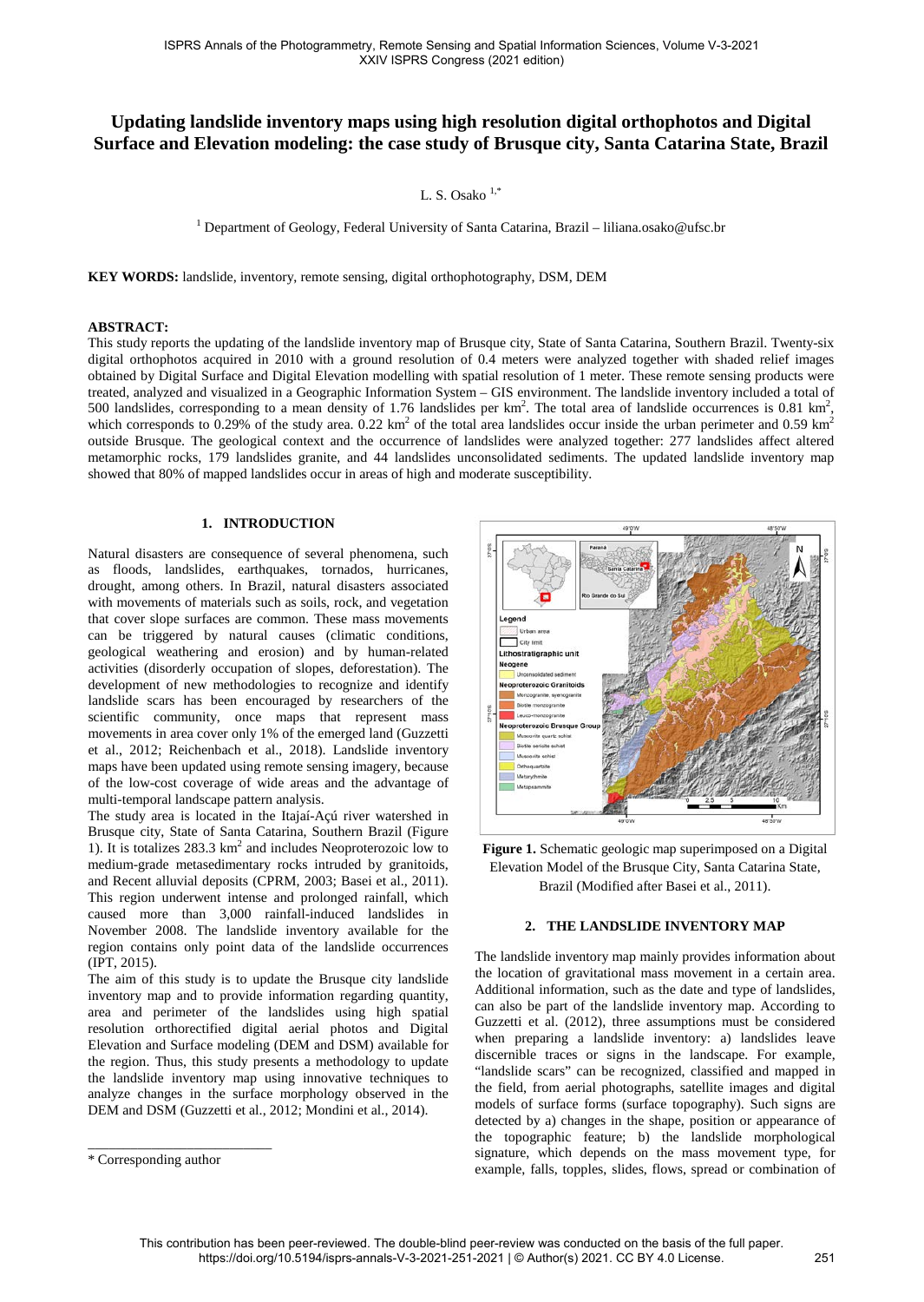two or more types of movement (Varnes, 1978; Bordoni et al., 2020); and c) by certain phenomena, once gravitational mass movement does not occur by chance, mainly because slope stability is intrinsically related to physical processes and the laws of mechanics.

Landslide inventory maps are classified by the scale and the type of mapping (Guzzetti et al., 2000; Guzzetti et al., 2012). Small-scale  $(\langle 1:200,000 \rangle)$  landslide inventory maps show the locations of the landslides compiled from data obtained in the literature. Medium-scale landslide inventory maps (1:25,000 to 1:200,000) are prepared from the systematic interpretation of aerial photographs and the integration of historical records. Large-scale landslide inventory maps  $(>1:25,000)$  are prepared by interpreting aerial photographs (scale greater than 1:20,000), high-resolution satellite images or digital terrain models, with the aid of field data. On the basis of the type of mapping, landslide inventory maps can be classified as geomorphological, event, multi-temporal or historical (Guzzetti et al., 2012; Reichenbach et al., 2018). The geomorphological inventory records landslides by physical features of the landscape. The event inventory shows landslide occurrences associated with triggering events, such as rainfall, typhoon, snowmelt or earthquake. There are "fresh" event inventory when mapping takes place shortly after the landslide event (Malamud et al., 2004). The multi-temporal inventory records landslide occurrences in different time periods in a same geographic area. The historical inventory shows the 'age' of the landslide in relative terms, such as recent, old or very old.

Landslide mapping methods can be divided into conventional and recent techniques. Six mapping techniques are well known (Guzzetti et al., 2012; Reichenbach et al., 2018; Bordoni et al. 2020): 1) visual interpretation of aerial photographs, 2) interpretation of satellite imagery, 3) field mapping, 4) interpretation of high resolution digital elevation models, 5) automatic or semi-automatic mapping using remote sensing imagery, and 6) collection of historical documents. A landslide inventory map can be prepared using multiple mapping techniques. The selection of the technique will depend mainly on the scope of the research, scale and resolution of the remote sensing imagery, and type of mapping of the landslides.

## **3. MATERIAL AND METHOD**

## **3.1 Data characteristics**

The identification of landslide scars was carried out using 26 orthorectified digital aerial photos at the 1:10,000 scale, acquired in 2010 by an airborne photogrammetric survey funded by the State of Santa Catarina government. The spatial resolution of the digital orthophotos is 0.4 meters. Digital Elevation (DEM) and Digital Surface (DSM) models were derived from the digital orthophotos with at 0.4 m resolution resampled to 1 m (SDS, 2010). The remote sensor imageries and other cartographic bases treated, analyzed and visualized in a Geographic Information System – GIS environment using software QGIS.

# **3.2 Visual analysis and interpretation**

The recent landslide mapping method was applied and included visual interpretation of digital orthophotos and DEM and DSM shaded relief images, in order to identify landslide features and analyze the landscape morphology (Figure 2). Digital image processing was applied to generate shaded relief images derived from DEM and DSM with solar azimuth (sun angle) of 345°, and a solar elevation of 45°. The morphological analysis was based on photointerpretation to identify landslide features by distinctive shape, size, photographic color, tone, texture and

pattern of objects (Guzzetti et al., 2012). The identification of the landslide signature in colored digital orthophotos was performed in the evidence of bare soil, bare rock and suppressed vegetation, which were recognized by color, tone and shape. To identify landslide in DEM and DSM shaded relief images, certain textures and patterns were crisscrossed with areas where vegetation was suppressed and the topography changed. The use of shaded relief images has become very common in landslide identification and mapping, especially very high resolution DEM and DSM obtained from LIDAR aerial surveys or by Unmanned aerial systems(UASs), respectively (Ardizzone et al., 2007; Schulz, 2007; Saito et al., 2018).



**Figure 2.** Flow chart shows the methodology.

## **3.3 Type of mass movement**

Polygon features were created by tracing the landslide scars. The following attributes were inserted in the landslide database: latitude and longitude, datum, city, state, watershed, landslide type, year. Area and perimeter were calculated for each landslide feature. The landslides were classified according to the type of mass movement: falls, topples, slides, flows and spread (Varnes, 1978; Cruden & Varnes, 1996; Du et al., 2020; Bordoni et al., 2020). The classification of the type of mass movement was based on visual interpretation of orthophotos, DEM and DSM.

## **3.4 Analysis of the geological and landslide susceptibility maps**

The landslide inventory map was overlapped with the Brusque urban area data, in order to identify anthropic-induced mass movements triggered by earthmoving (e.g. cut-and-fills), deforestation, irregular occupation and other activities. Usually, such anthropic interventions occur near the perimeter of the urban area.

Both the 1:100,000-scale geological (CPRM, 2003; Basei et al., 2011) and 1:50,000-scale landslide susceptibility (IPT, 2015) maps were used to analyze the relationship between landslide occurrences and the geological context in landslide-prone areas (Figures 1 and 3).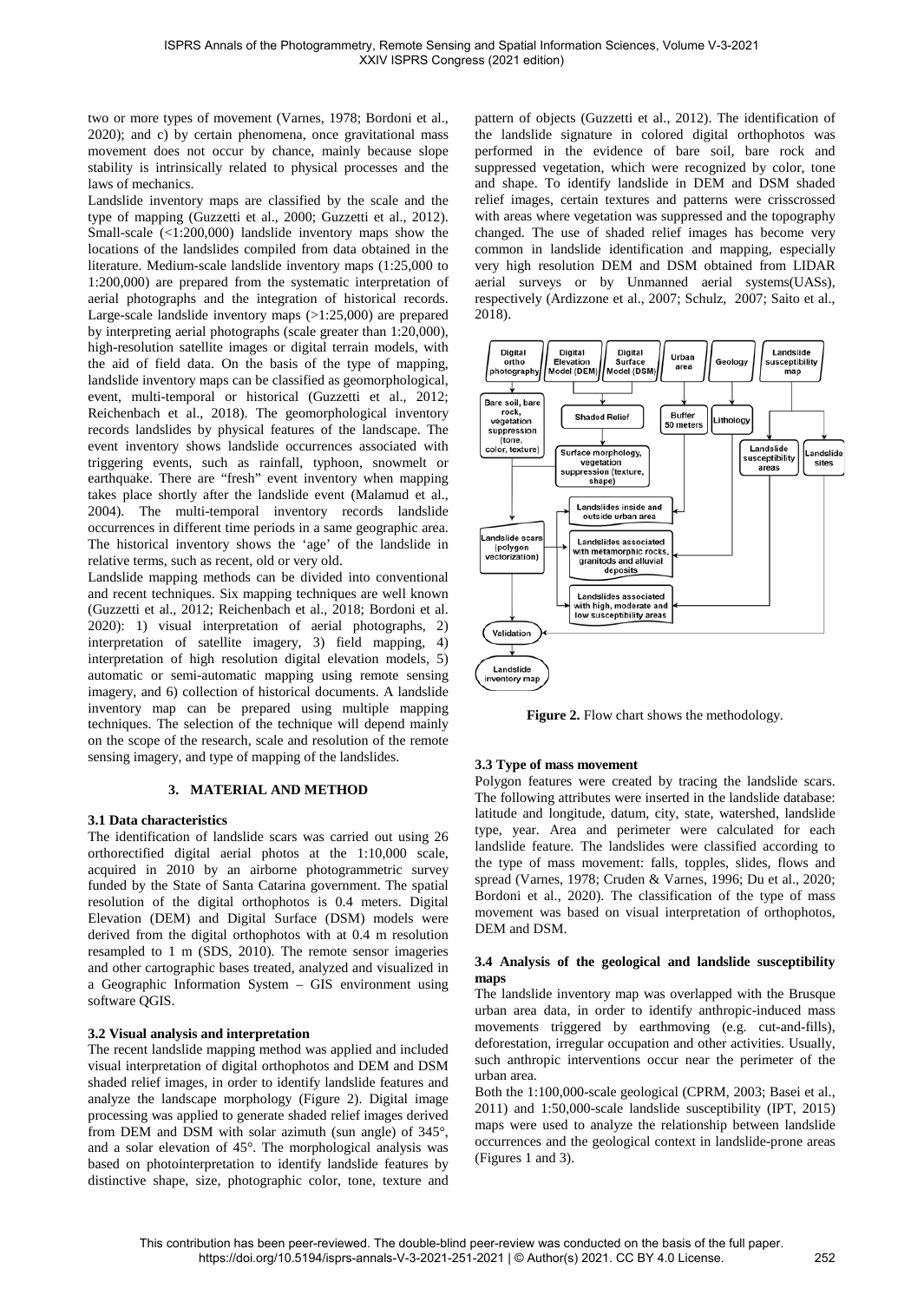The validation of this method was carried out using 33 landslide occurrences observed in the 1:50,000-scale landslide susceptibility map (IPT, 2015).



**Figure 3.** Landslide susceptibility map at 1:50,000 scale, with the location of 33 landslide sites (Modified after CPRM, 2013).

# **4. RESULTS AND DISCUSSION**

The results thus obtained showed that digital orthophotos can aid the identification of landslide scars, which are characterized by suppression of vegetation, exposition of bedrock and soil, and traces of mass movement. The shaded relief images revealed details of the morphology of the bedrock and unconsolidated sediments. The landslide inventory included a total of 500 landslides, corresponding to an average density of 1.76 landslides per km2 (Table 1). The total area of landslide occurrences is  $0.81 \text{ km}^2$ , which corresponds to  $0.29\%$  of the study area. The area of largest landslide thus mapped is 0.06 km<sup>2</sup>; the smallest landslide size is  $33m^2$  (Figures 4 and 5C).

|                                                     | Landslide |
|-----------------------------------------------------|-----------|
|                                                     | inventory |
| Date of inventory (year)                            | 2010      |
| Scale of aerial photographs                         | 1:10,000  |
| Study area extent $(km^2)$                          | 283.3     |
| Total number of mapped landslides                   | 500       |
| Total mapped landslide area $(km^2)$                | 0.81      |
| Percentage of landslide area (%)                    | 0.29      |
| Landslide density (number of slides/ $km^2$ )       | 1.76      |
| Smallest mapped landslide $(m2)$                    | 33        |
| Largest mapped landslide $(km^2)$                   | 0.06      |
| Total of landslides within the urban area $(km^2)$  | 0.22      |
| Percentage of landslides within the urban area (%)  | 28        |
| Total of landslides outside the urban area $(km^2)$ | 0.59      |
| Percentage of landslides outside the urban area     | 72        |
| (% )                                                |           |

**Table1.** Statistics from the landslide inventory for the Brusque region.



**Figure 4.** Landslide inventory map for the Brusque city showing the location of 500 landslides identified in remote sensors products acquired in 2010. The purple polygons indicate the location of landslides of the 5A, 5B and 5C figures.



**Figure 5.** Detail of landslides identified in high spatial resolution aerial photographs and in shaded relief images derived from DSM and DEM.

# **4.1 Brusque urban area**

This study revealed that  $0.22 \text{ km}^2$  (28%) and  $0.59 \text{ km}^2$  (72%) of landslides occur respectively within and outside the perimeter of the urban area of Brusque (Table 1). A buffer zone of 50 m from the urban perimeter was generated and the result of the analysis showed that  $0.35 \text{ km}^2$  (43%) of the landslides occur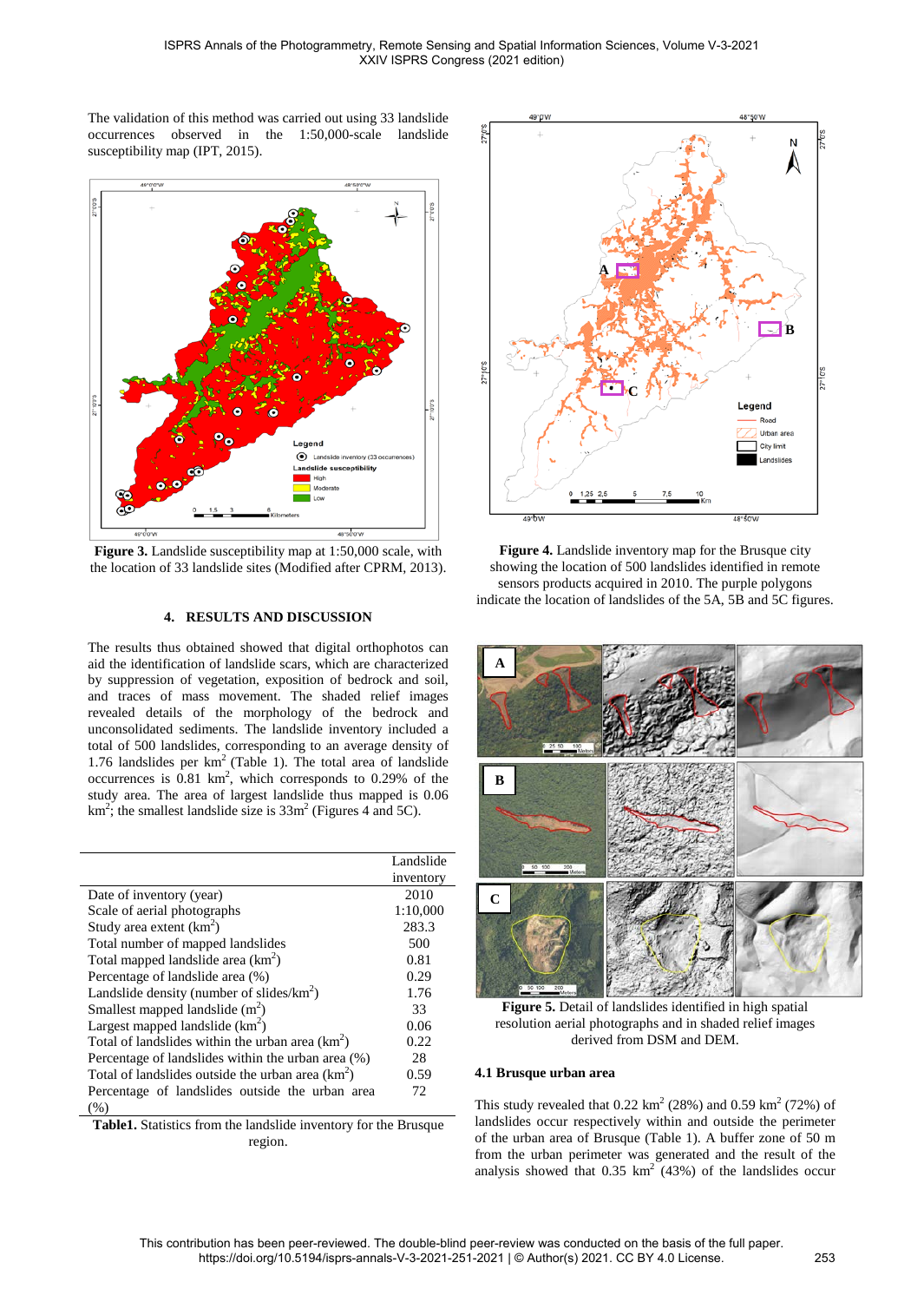inside the urban perimeter plus the buffer zone and 0.46 km<sup>2</sup> (57%) outside this area. In the buffer zone an increase of 56% of landslides was observed.

## **4.2 Geological context**

The geological context of the landslide occurrences was analyzed, resulting in 277 (55.4%) landslides related to metapsammite and metapelitic rocks covering an area of about  $0.32 \text{ km}^2$  (40%);  $179$  (35.8%) related to granitoids, corresponding to an area of 0.42  $\text{km}^2$  (51.5%), and 44 (8.5%) landslides related to alluvial deposits corresponding to an area of  $0.07 \text{ km}^2$  (Table 2). Metamorphic rocks include chlorite biotite sericite schist, muscovite quartz schist, and garnet mica quartz schist, and display penetrative NE-SW foliation that dips from shallow to deep angles towards SE and NW (CPRM, 2003). Granitoid rocks comprise porphyritic biotite monzogranite to syenogranite with magmatic and locally tectonic foliation. The number of landslides related to metamorphic rocks is greater than that related to granitoids, but the area of landslides related to granitoids is greater that related to metasedimentary rocks. A mean landslide size of  $2,241 \text{ m}^2$ was observed in granitoids, whereas in metamorphic rocks the mean landslide size is  $1,116 \text{ m}^2$ . The lithological and structural characteristics of the metamorphic rocks and granitoids of the study area suggested failure in weak zones, such as foliations, faults and fractures.

| Lithology              | MМ    | РG    | AD    | Total |
|------------------------|-------|-------|-------|-------|
|                        |       |       |       |       |
| Area $(km^2)$          | 105.8 | 136.7 | 40.8  | 283.3 |
| Percentage in area (%) | 37.3  | 48.3  | 14.4  | 100   |
| Area of mapped         | 0.32  | 0.42  | 0.07  | 0.81  |
| landslides $(km2)$     |       |       |       |       |
| Percentage of mapped   | 40    | 51.5  | 8.5   | 100   |
| landslides $(\%)$      |       |       |       |       |
| Number of mapped       | 2.77  | 179   | 44    | 500   |
| landslide centroids    |       |       |       |       |
| Mean landslide size    | 1,116 | 2.241 | 1.148 |       |
| $(m^2)$                |       |       |       |       |

**Table 2.** Area, number of landslides, and correlation with the geological context of Brusque city. MM: Metapelite and metapsammite; PG: Porphyritic granitoids; AD: Alluvial deposits.

#### **4.3 Landslide susceptibility areas**

Three susceptibility classes were identified in the landslide susceptibility map: high, moderate and low (Figure 2). The high susceptibility class corresponds to  $205.3 \text{ km}^2$  in area and is characterized by altitudes between 70 and 300 m, slope declivities greater than 25°, and shallow soil cover (Table 3). The metamorphic rocks and granitoids are the main lithological units that compose the high susceptibility class. In this class 315 landslides covering  $0.51 \text{ km}^2$  were observed. The moderate susceptibility class totalizes  $24.6 \text{ km}^2$  and is characterized by low elevations, ranging from 30 to 100 m, declivities from 10° to 30°, and a thick soil cover. In this class, advanced erosion has sculptured metamorphic rocks and granitoids. A total of 108 landslides corresponding to  $0.14 \text{ km}^2$  in area occur in the moderate susceptibility class. The low susceptibility class occupies  $53.4 \text{ km}^2$  and is characterized by altitudes below 50 m, declivities less than 15°, and alluvial soil. In this class, alluvial deposits predominate, where 77 landslides were identified covering  $0.16 \text{ km}^2$ . The overlapping of maps revealed that 63%,

17% and 20% of landslides occur in high, moderate and low susceptibility areas, respectively. This analysis shows that 80% of the mapped landslides occur in high and moderate susceptibility areas.

| Susceptibility            | High  | Moderate | Low  |
|---------------------------|-------|----------|------|
| Area $(km^2)$             | 205.3 | 24.6     | 53.4 |
| Percentage in area (%)    | 72.5  | 8.7      | 18.8 |
| Area of mapped landslides | 0.51  | 0.14     | 0.16 |
| (km <sup>2</sup> )        |       |          |      |
| Occurrence of mapped      | 63    | 17       | 20   |
| landslide $(\%)$          |       |          |      |

**Table 3.** Classification of landslide susceptibility, areas and numbers of landslides identified in each class.

## **4.4 Validation**

The method was validated with 33 landslide sites recorded in the landslide susceptibility map database. Twenty-five landslide sites (76%) showed good correlation with the landslide susceptibility map. The non-correlation of the remaining landslides with the map is explained by the small size of these landslides and the covering of old landslide scars with vegetation, making their identification in orthophotos difficult.

## **5. CONCLUSION**

High spatial resolution remote sensing images, such as orthophotos, DEM and DSM, are useful tools when updating large scale landslide inventory maps, especially when the access to hazard areas is difficult or impossible. This method allowed the identification of landslide scars and the compilation of historical landslide records after the 2008 natural disaster event in Brusque city.

The free access to high spatial resolution orthophotos, DEM and DSM covering the whole State of Santa Catarina, will make the updating of the 2010 landslide inventory possible, with a systematics based on the method presented in this study. The upgrading of the landslide inventory can also be performed using an Unmanned Aerial Vehicles (UAVs), which can acquire high spatial resolution images soon after the natural hazard had occurred.

#### **REFERENCES**

Ardizzone, F., Cardinali, M., Galli, M., Guzzetti, F., Reichenbach, P. 2007. Identification and mapping of recent rainfall-induced landslides using elevation data collected by airborne LiDAR. *Natural Hazards and Earth System Sciences* 7(6), 637-650. www.nat-hazards-earth-syst-sci.net/7/637/2007/

Basei, M.A.S., Campos Neto, M.C., Castro, N.A., Nutman, A.P., Wemmer, K., Yamamoto, M.T., Hueck, M., Osako, L.S., Siga, O., Passarelli, C.R. 2011. Tectonic evolution of the Brusque Group, Dom Feliciano belt, Santa Catarina, Southern Brazil. *Journal of South American Earth Sciences*, 32: 324-350. doi.org/10.1016/j.jsames.2011.03.016.

Bordoni, M., Galanti, Y., Bartelletti, C., Persichillo, M.G., Barsanti, M., Giannecchini, R., Avanzi, G.D., Cevasco, A., Brandolini, P., Galve, J.P., Meisina, C. 2020. The influence of the inventory on the determination of the rainfall-induced shallow landslides susceptibility using generalized additive models. *Catena*, 193: 1-17. doi.org/10.1016/j.catena.2020.104630.